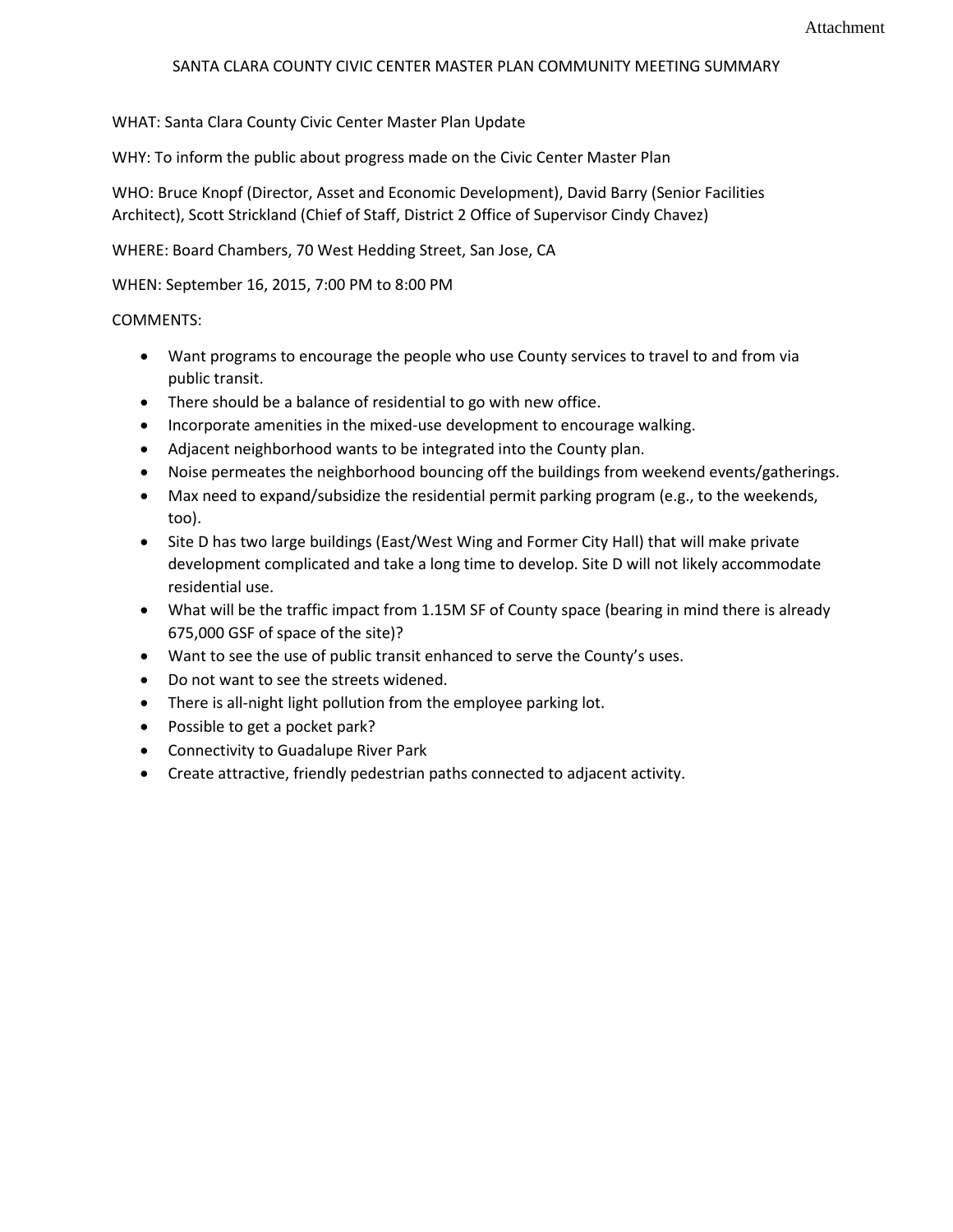9/16/2015 CIVIC CENTER 7:00pm I WANT PROGRAMS TO ENCOURAGE THE PEOPLE WHO USE CO. SERVICES To THAVEL TO & FROM VIA Public Trainit. D THERE SHOULD BE A BALANCE OF RESPENTIAL TO GO WITH NEW OFFICE D INCORPORATE AMENTIES IN THE MIXED USE ESPEVELOPMENT TO ENCOVRAGE WALKING D ADJACENT NEIGHBOLHOOD WANTS 10 BE INTELAATED INTO THE COUNTY PLAN D NOISE PERMEATES THE NEIGHBORHOOD EDUNCING OFF THE BUILDINGS FROM I] MAY NÉED TO EXPAND/SUBSIDIZE THE RESIDENTIAL PERMIT PARKING PROG. E.G., TO THE WEEKENDS TOO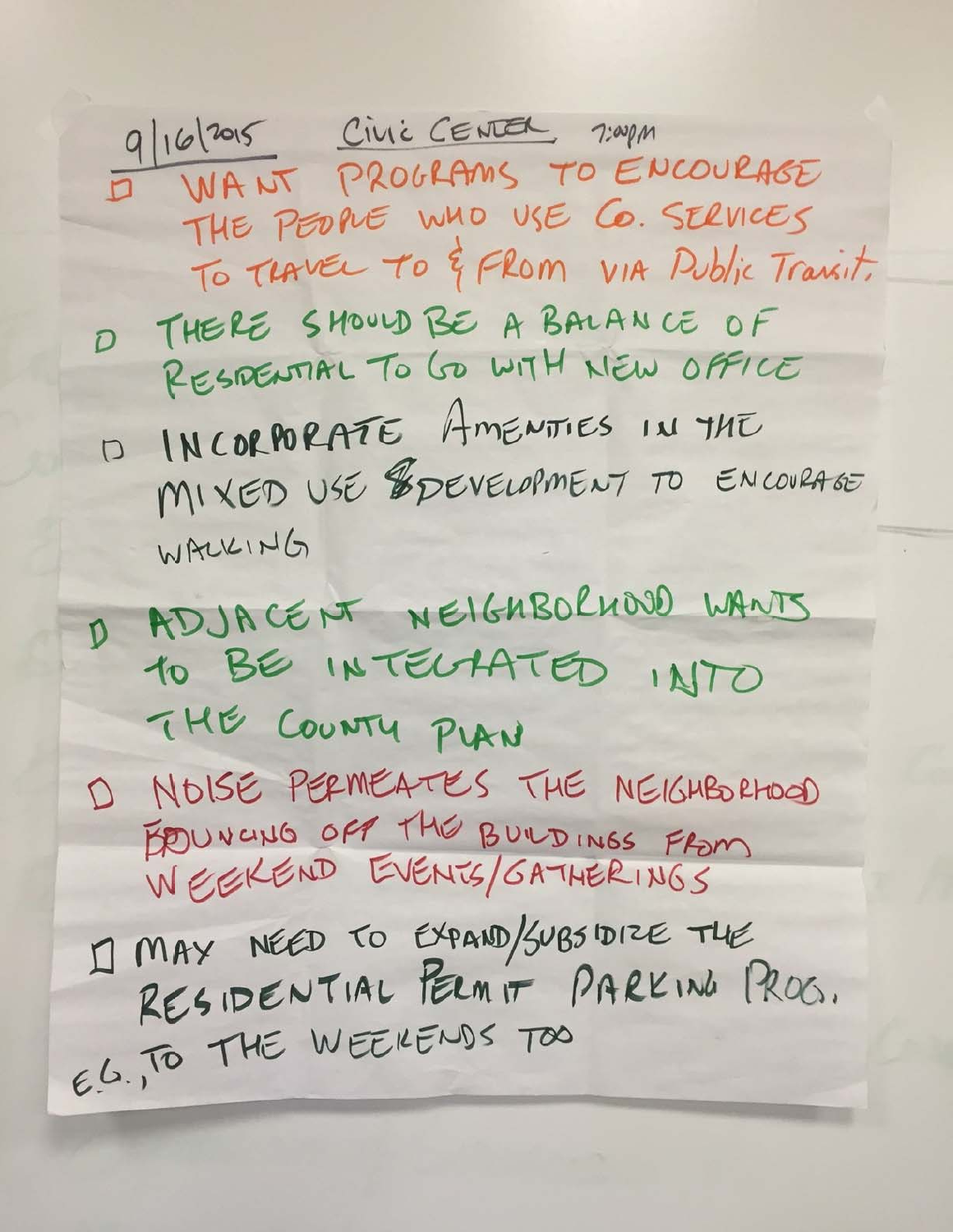P SITED MAS, TWO LARGE - BUILDINGS (EATLY ING & FORME CITY MALL)<br>THAT WILL PRIVATE DEVELOPMENT FALE COMPULATED - TAILE LONG TIME - IT WONT LIKELY B ACCOMODATE RESIDENTIAL O WHAT WILL BE THE TRAFFIC IMART FROM 115 M SO.FT. OF COUNTY SOACE (INCREASE VS. ENHANCED TO SERVE THE G USES D DONT WANT TO SEE THE STREETS WIDENED 1 THERE IS ALL VIGHT LIGHT POLLUTION FROM THE EMPLOYEE PAPKING LOT